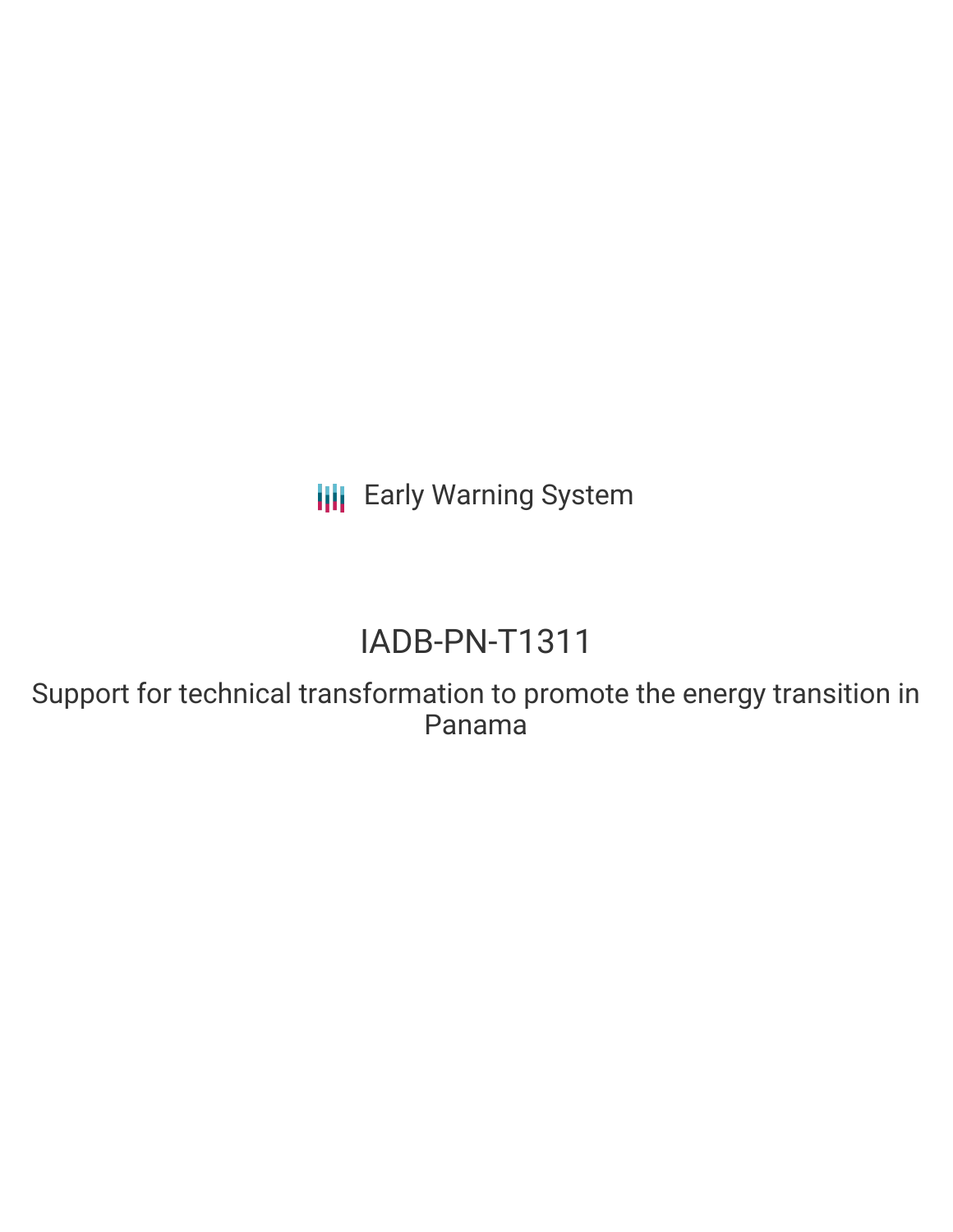

## Early Warning System Support for technical transformation to promote the energy transition in Panama

#### **Quick Facts**

| <b>Countries</b>               | Panama                                 |
|--------------------------------|----------------------------------------|
| <b>Financial Institutions</b>  | Inter-American Development Bank (IADB) |
| <b>Status</b>                  | Proposed                               |
| <b>Bank Risk Rating</b>        | U                                      |
| <b>Borrower</b>                | National Energy Secretariat of Panama  |
| <b>Sectors</b>                 | <b>Technical Cooperation</b>           |
| <b>Investment Type(s)</b>      | <b>Advisory Services</b>               |
| <b>Investment Amount (USD)</b> | $$0.35$ million                        |
| <b>Project Cost (USD)</b>      | $$0.35$ million                        |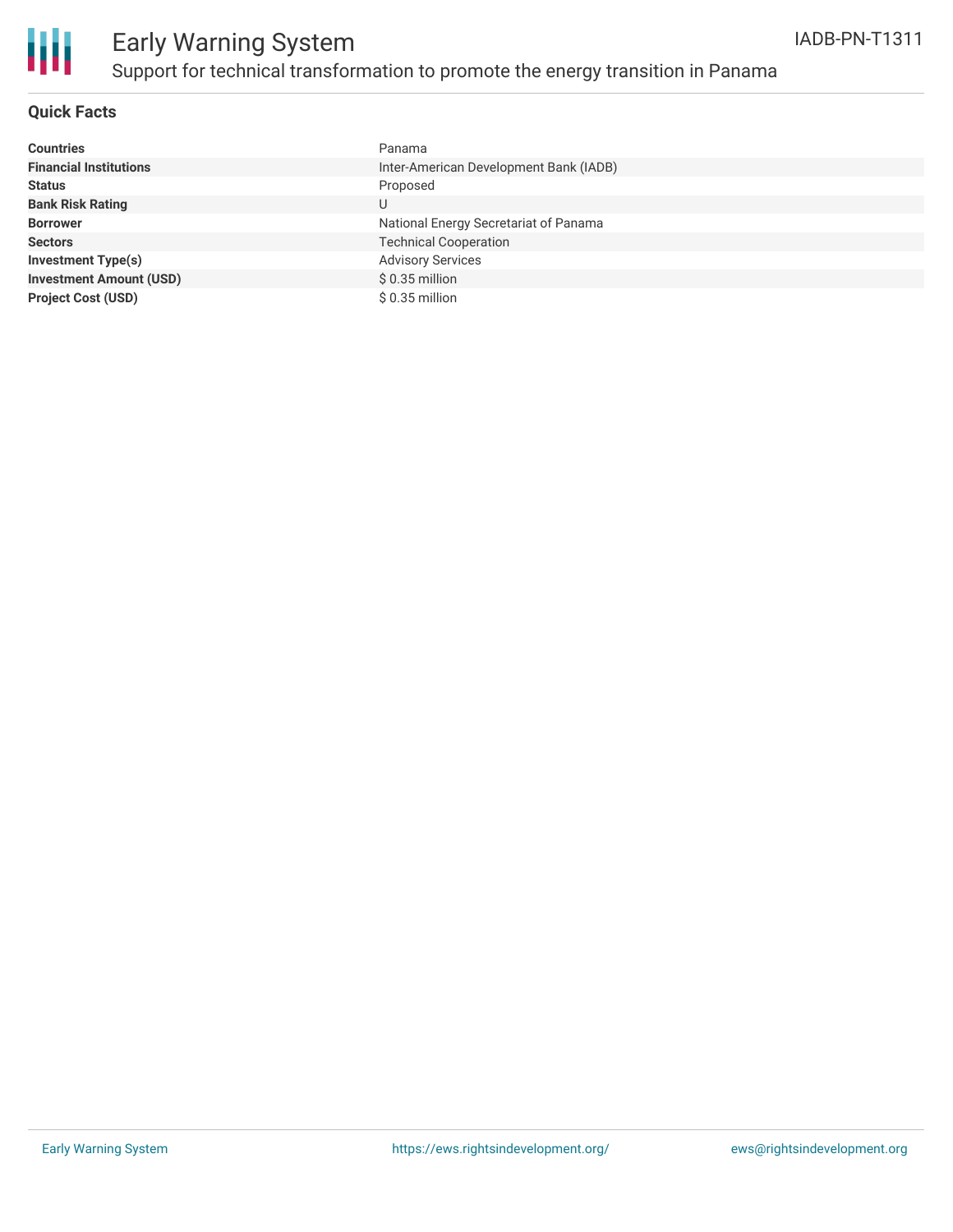

#### **Project Description**

The objective of this Technical Cooperation (TC) is to support the transformation of technical training in Panama, through a training program in clean energy, in particular electric mobility (ME) and distributed generation (DG), to be implemented through an itinerant mobile classroom, to promote the country's energy transition with the participation of the private sector. The program will be focused on testing re-training mechanisms in new capacities on ME and DG in people who work in traditional areas of the energy sector, and who, if their skills are not reconverted, could be displaced by the introduction of new technologies related to the energy transition.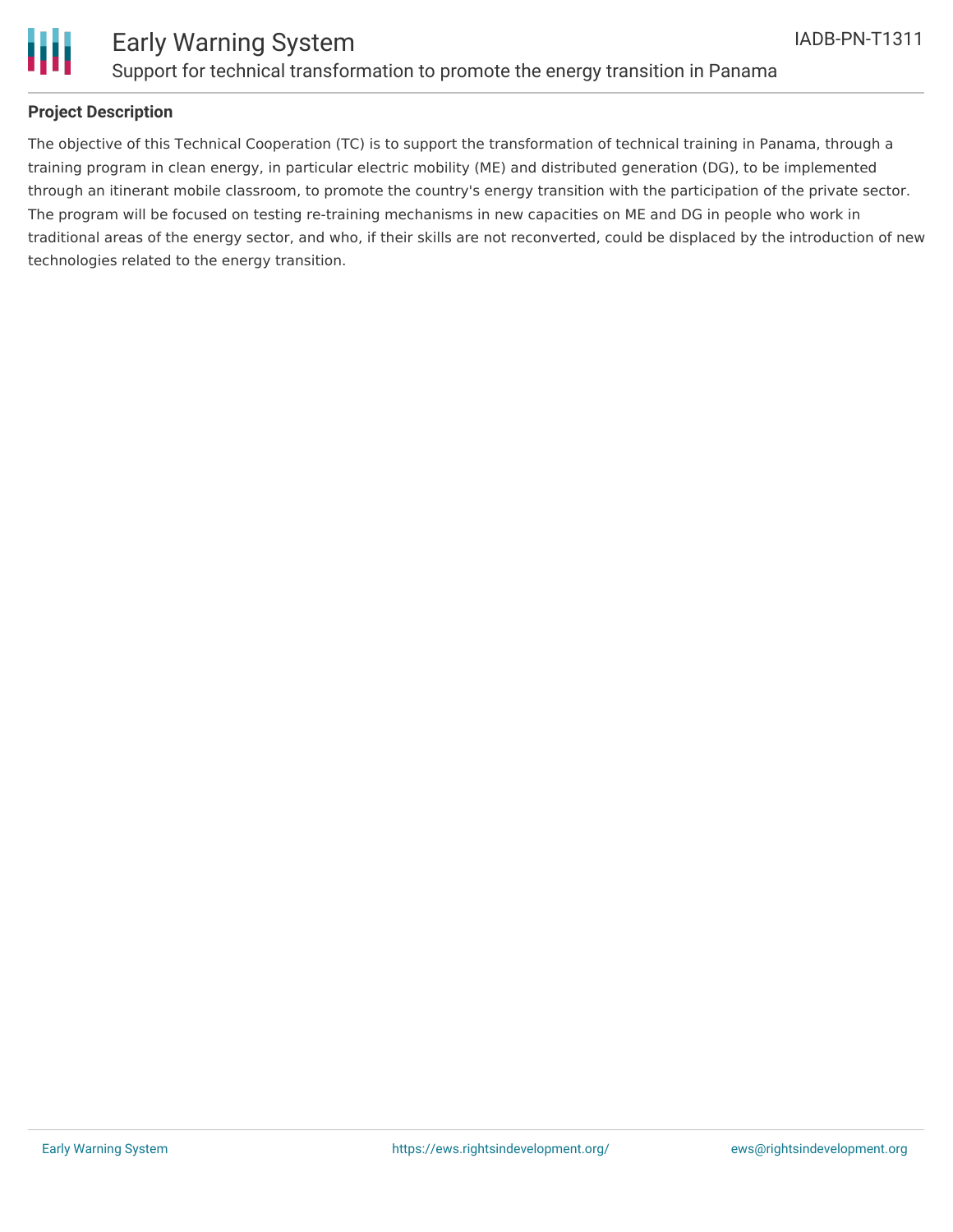

### Early Warning System Support for technical transformation to promote the energy transition in Panama

#### **Investment Description**

• Inter-American Development Bank (IADB)

There is no invesment detail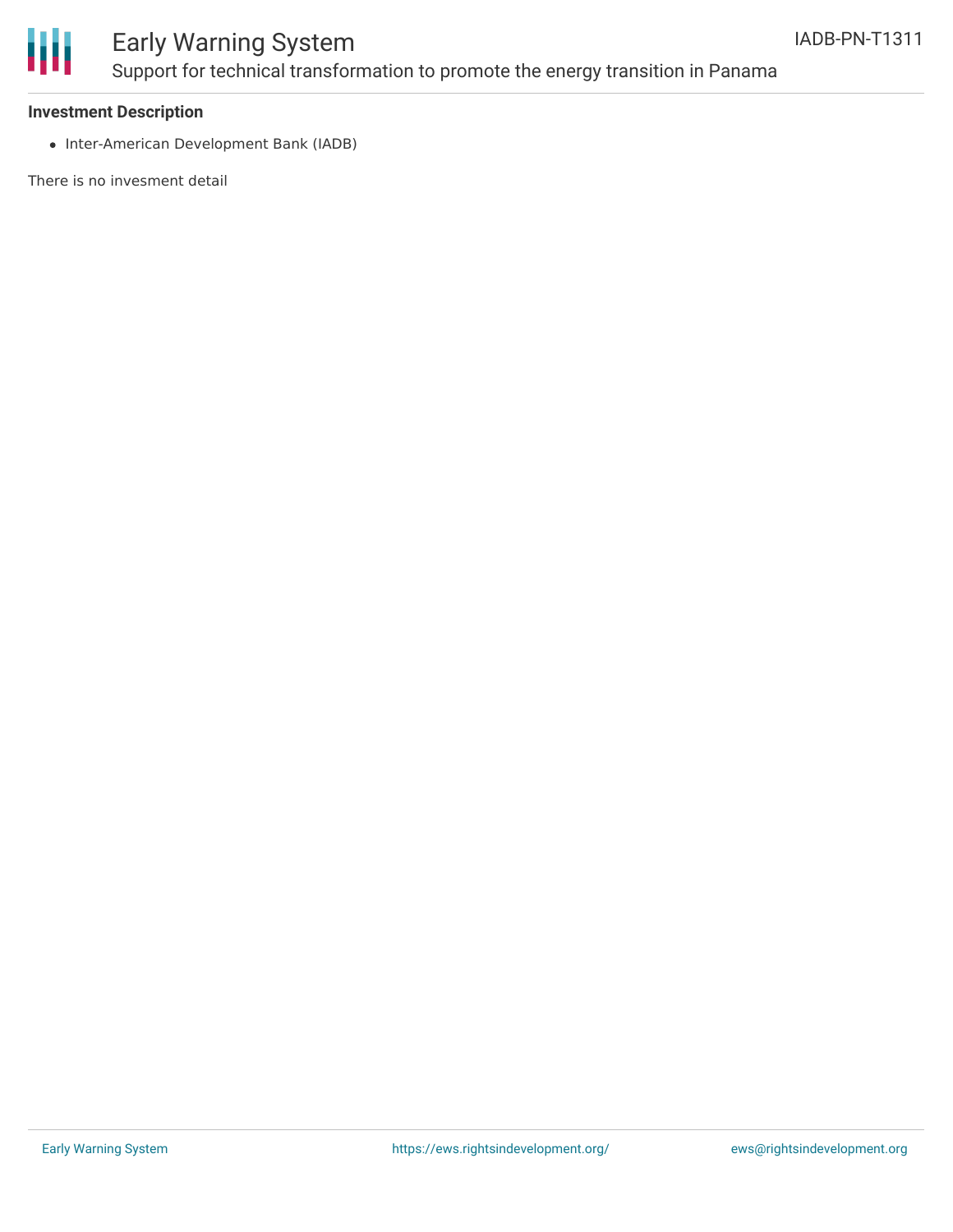

#### **Contact Information**

#### ACCOUNTABILITY MECHANISM OF IADB

The Independent Consultation and Investigation Mechanism (MICI) is the independent complaint mechanism and fact-finding body for people who have been or are likely to be adversely affected by an Inter-American Development Bank (IDB) or Inter-American Investment Corporation (IIC)-funded project. If you submit a complaint to MICI, they may assist you in addressing the problems you raised through a dispute-resolution process with those implementing the project and/or through an investigation to assess whether the IDB or IIC is following its own policies for preventing or mitigating harm to people or the environment. You can submit a complaint by sending an email to MICI@iadb.org. You can learn more about the MICI and how to file a complaint at http://www.iadb.org/en/mici/mici,1752.html (in English) or http://www.iadb.org/es/mici/mici,1752.html (Spanish).